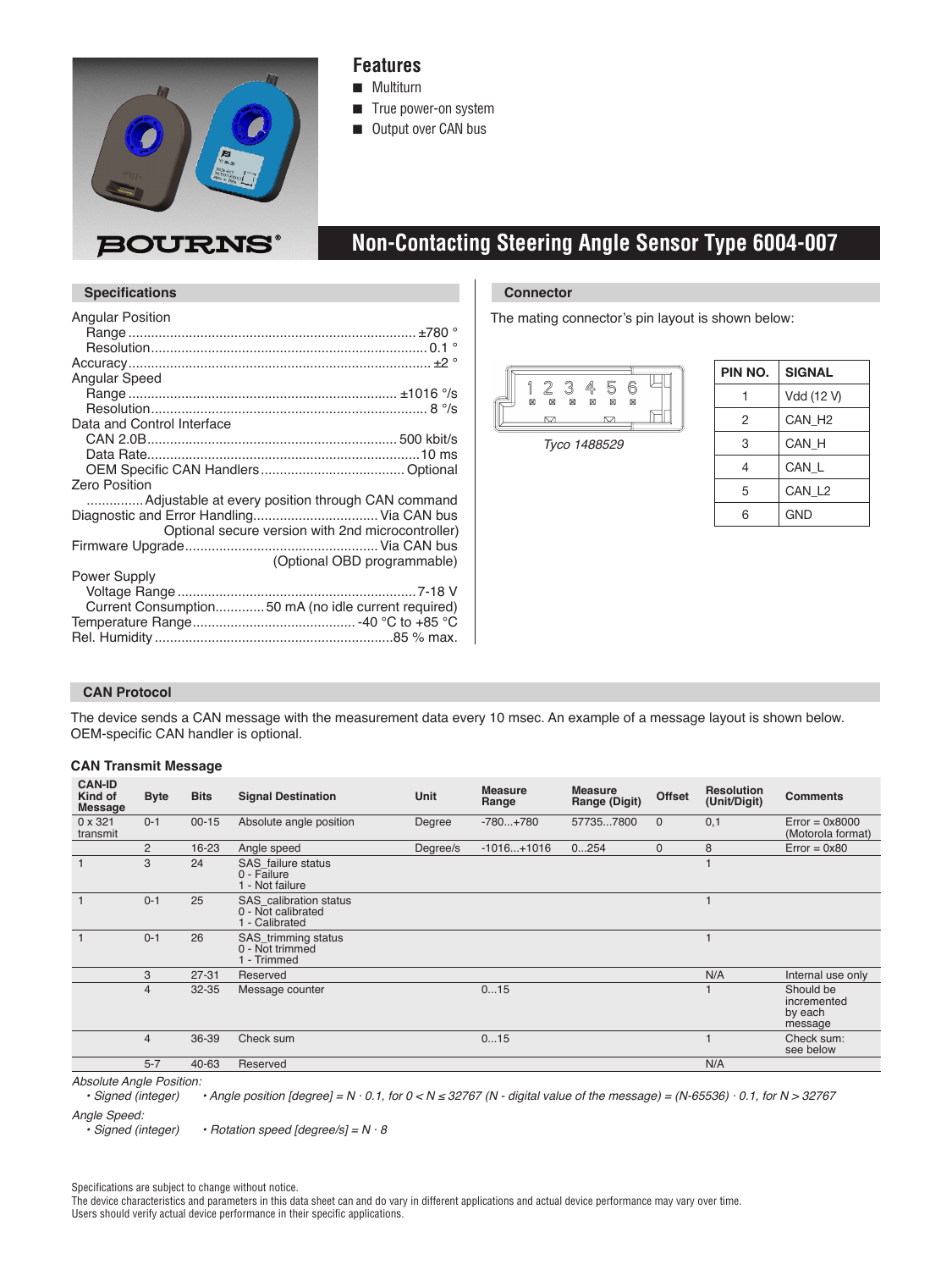## **Non-Contacting Steering Angle Sensor Type 6004-007**

### BOURNS

#### **CAN Protocol (Continued)**

#### Rule to build the check sum:

 $Temp$  result = lower byte (Angle position) XOR higher byte (Angle position) XOR (Angle speed) XOR (Internal status)  $Check sum = higher nibble$ 

 (Temp\_result) XOR lower nibble

 (Temp\_result) XOR (Message counter)

#### **Automatic Self-Test**

The device checks the angular speed value, which is limited to 1016 degrees per second. If this limit exceeded, the device sends an error message according to the CAN Transmit Message (page 1).

#### **Design and Mechanical Interface**

An example of the message layout for a receive message is shown below.

#### **CAN Receive Message**

| <b>CAN-ID</b><br>Kind of<br><b>Message</b> | <b>Byte Bits</b> |         | <b>Size</b> | <b>Signal Destination</b> | <b>Comments</b>                                                                                               |
|--------------------------------------------|------------------|---------|-------------|---------------------------|---------------------------------------------------------------------------------------------------------------|
| $0 \times 3F0$                             |                  | $4 - 7$ | 4           | Command code word         | 0x03: Set up the zero<br>position<br>0x05: Clear the old zero<br>position<br>Others: For internal<br>use only |

#### Note:

To set up a new zero position, first it is necessary to delete the old zero position.



#### **Typical Part Marking**



Specifications are subject to change without notice.

The device characteristics and parameters in this data sheet can and do vary in different applications and actual device performance may vary over time. Users should verify actual device performance in their specific applications.